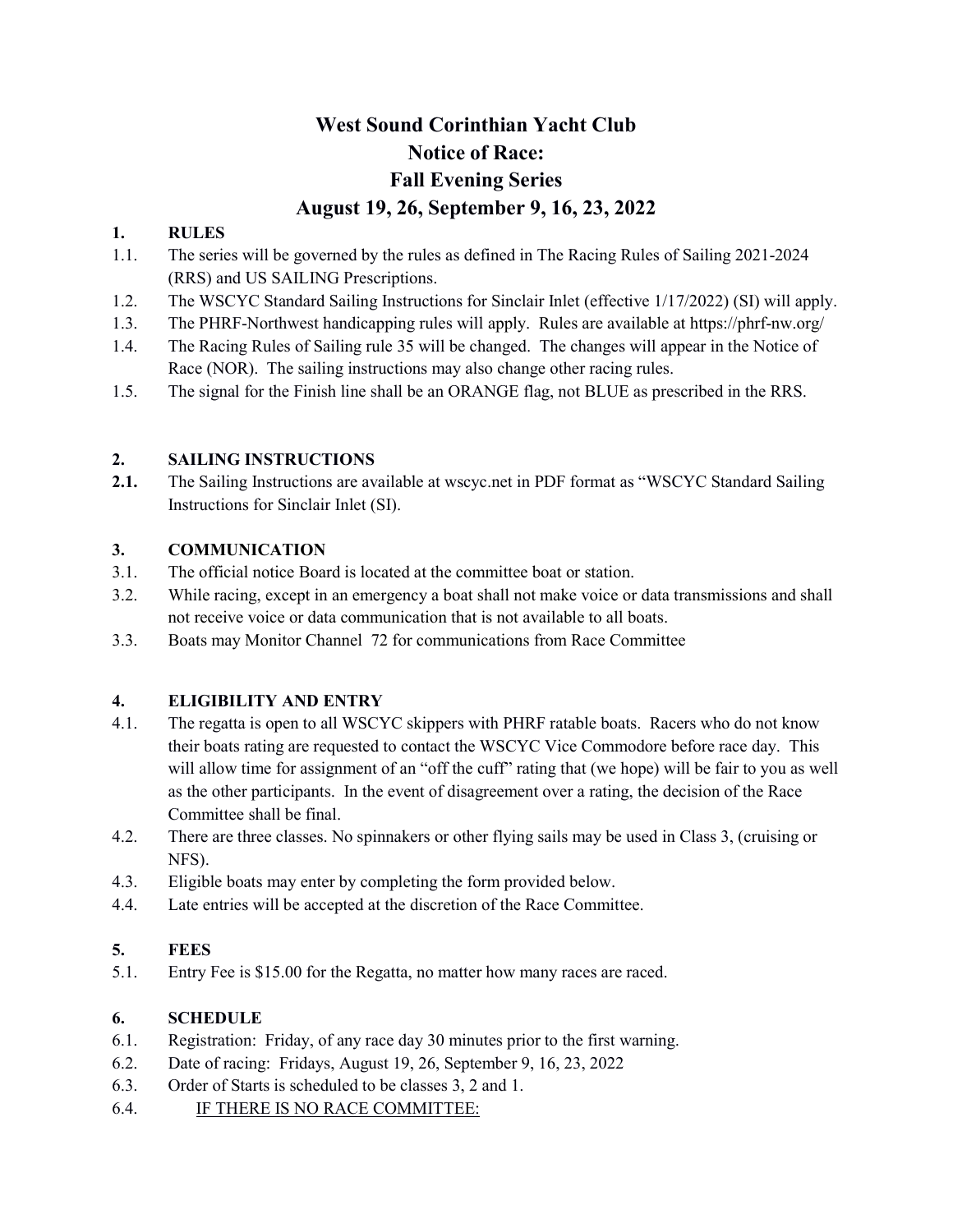- 6.4.1. The starting mark and course will be set by a volunteer. The course may be announced via VHF rather than by signals ashore.
- 6.4.2. One start for all classes. Start at 6:00PM GPS Time
- 6.4.3. Take your time upon finishing, (when your bow passes the line between flag on the dock and start mark).
- 6.5. Number of races: One each evening for a series total of six races. A minimum of one (1) completed race constitutes a series.
- 6.6. The scheduled time of the first warning signal for the race is 5:55 p.m.

# 7. EQUIPMENT INSPECTION

7.1. Each boat shall have a valid PHRF-NW rating certificate or shall obtain an "off the cuff" rating as described in NOR rule 4.1.

## 8. VENUE

- 8.1. The race will be held in Sinclair inlet and Port Orchard. The start is adjacent to the Port Orchard Marina breakwater.
- 8.2. The SI shows the location of the racing areas.

## 9. THE COURSES

9.1. The courses are given in the SI. Lengths of courses range from 2.88 to 7.74 NM.

## 10. SCORING

- 10.1. Each boat's series score shall be the total of her race scores excluding her worst score,
- 10.2. Points are awarded as defined in the Standard Sailing Instructions for Sinclair Inlet Races.
- 10.3. One race is required to be competed to constitute the series.

# 11. TIME LIMIT

11.1. The time limit for the first boat to finish will be 1-1/2 hours. Boats failing to finish within 2 hours will be scored Did Not Finish (DNF) without a hearing.

# 12. RISK STATEMENT

12.1. RRS 3 states: "The responsibility for a boat's decision to participate in a race or to continue to race is hers alone." By participating in this event each competitor agrees and acknowledges that sailing is a potentially dangerous activity with inherent risks. These risks include strong winds and rough seas, sudden changes in weather, failure of equipment, boat handling errors, poor seamanship by other boats, loss of balance on an unstable platform and fatigue resulting in increased risk of injury. Inherent in the sport of sailing is the risk of permanent, catastrophic injury or death by drowing, trauma, hypothermia or other causes. The organizing authority will not accept any liability for material damage or personal injury or death sustained in conjunction with or prior to, during or after the race.

# 13. INSURANCE

13.1. Each participating boat shall be insured with valid third-party liability insurance.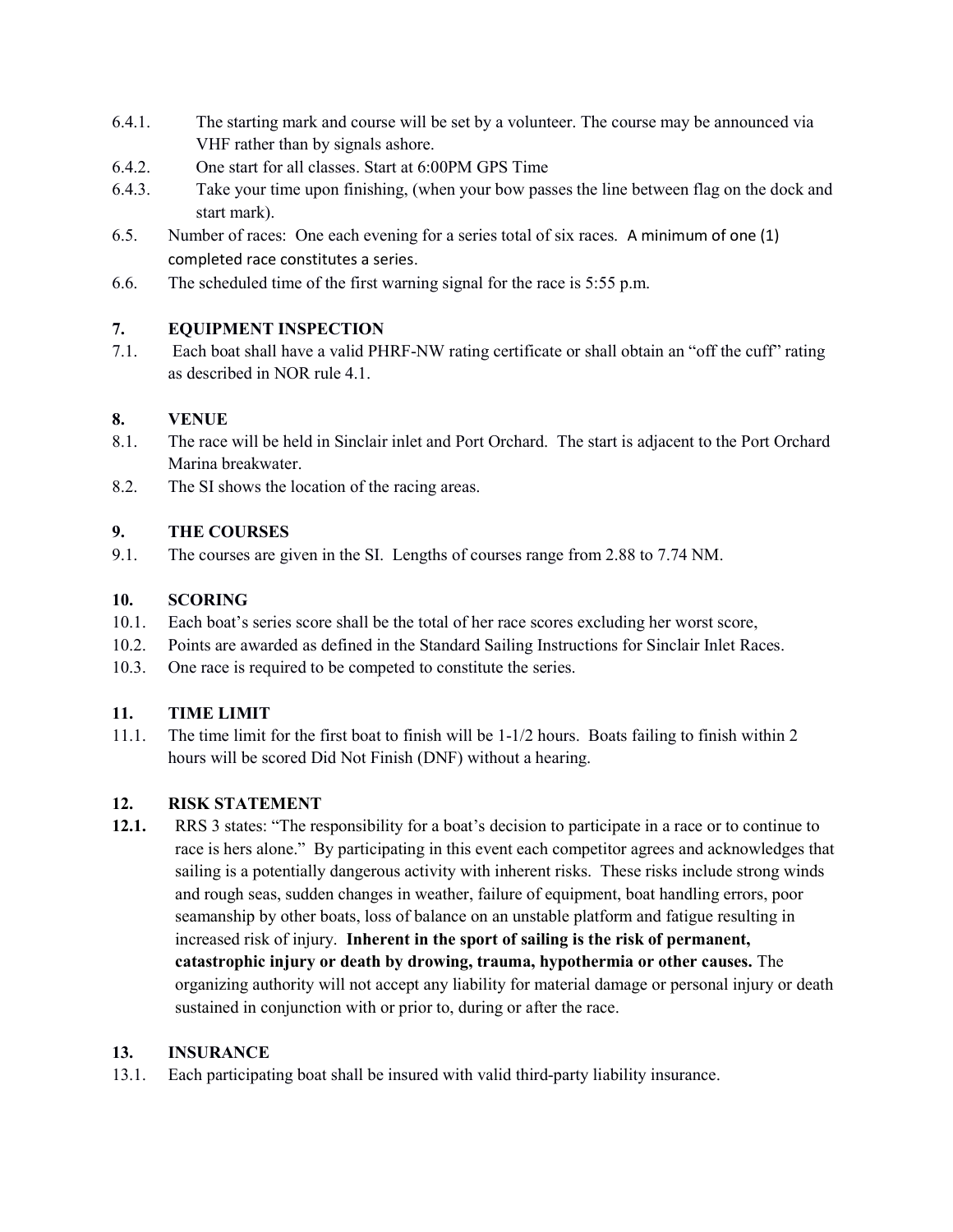#### 14. PRIZES

14.1. Prizes will be awarded up to the third place for each division, based on the number of entries. The number of prizes is determined by dividing the number of entries by 2 and rounding down. For example, if there are 5 entries in a division, there will be prizes for first and second place. Refreshment prizes courtesy of Robert Heay's Port Orchard Yacht Sales will be awarded to the first place in each division after each race.